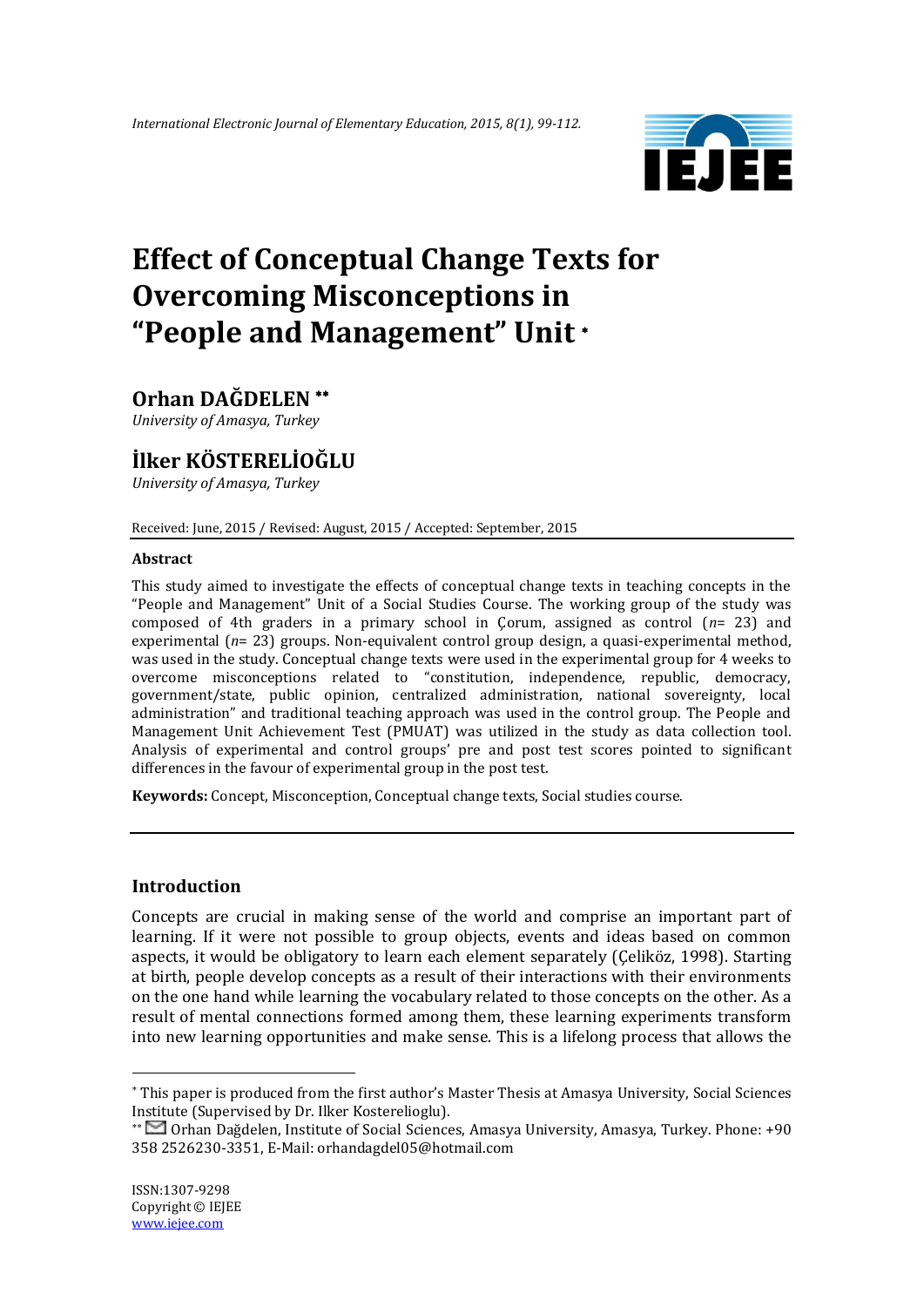generation of new knowledge and interpretation of existing knowledge in new ways (Yıldırım, 2010).

Concept is a term that is used to classify objects, events and processes which are similar (Cannon, 2002). Concepts that are the building blocks of knowledge and units of thought are learned by children starting from early periods in their lives. Children later classify them, form relationships among them and make sense of new information (Koray & Bal, 2002). Concepts make contributions for us to figure out the objects found in our environment and world by reducing the complexity of the environment we live in. Furthermore, they simplify the communication among people and provide the organization of knowledge in a systematic way (Driver & Erickson, 1983). Concept learning starts at birth and becomes more complicated throughout their lives. In general, children learn concepts as a result of random experimentation. Planned concept teaching starts with schooling (Ülgen, 2001).

Social Studies Courses are one of the classes in which students come across many concepts. Primary school students need to comprehend basic concepts very well in order to learn principles of the Social Studies discipline and solve the social problems they will be given. One of the goals of Social Studies primary education courses is to ensure student comprehension related to various concepts presented in units (Yazıcı & Samancı, 2003).

Social Studies classes aim to provide students with the basic knowledge, skills, attitudes and values related to social life based on selected information from social sciences disciplines in order to educate decent and responsible citizens (Öztürk & Otluoğlu, 2002). That is, Social Studies exist to understand people and their lives in all aspects. Trying to memorize a pile of information in order to understand human beings and their lives will be insufficient and meaningless. Therefore, attention should be paid to learn concepts accurately in order to make sense of the information learned in the process.

The Social Studies program has a broad and detailed content which points to substantiality of the concepts and hence concepts in all units should be taught and learned accurately and meaningfully. Learning of a unit or a subject is based on meaningful and permanent concept learning. Teaching concept is a task which is making the related concept to be understood in the individual's mind (Morgan, 1977). Doğanay (2005) states that concept teaching in Social Studies courses contribute to learning, facilitating memory and communication as well as increasing academic achievement.

Accurate concept learning is related to meaningful learning. Meaningful learning ensures accurate understanding of concepts and prevents misconceptions. While teaching concepts related to Social Studies, teachers should ensure accurate learning by paying attention to prior student knowledge. New information is built on existing information and assimilated by students. Teachers can ensure that by planning their lessons, using effective methods and techniques and structuring information that the students receive. Başaran (1994, p.13) draws attention to instructional planning by stating that "planned instruction is not composed of learning environments with random objects, events or thoughts".

It is only through well prepared programs that meaningful learning can be ensured. With this aim in mind and parallel to the social, cultural, economic and technological developments of the world, the Ministry of National Education introduced teaching programs in 2005 based on a constructive approach as a fundamental paradigm in the place of teaching programs that focused on behavioural approaches. The transformation experienced in all of the teaching programs is also reflected in Social Studies classes (Demir & Akengin, 2014).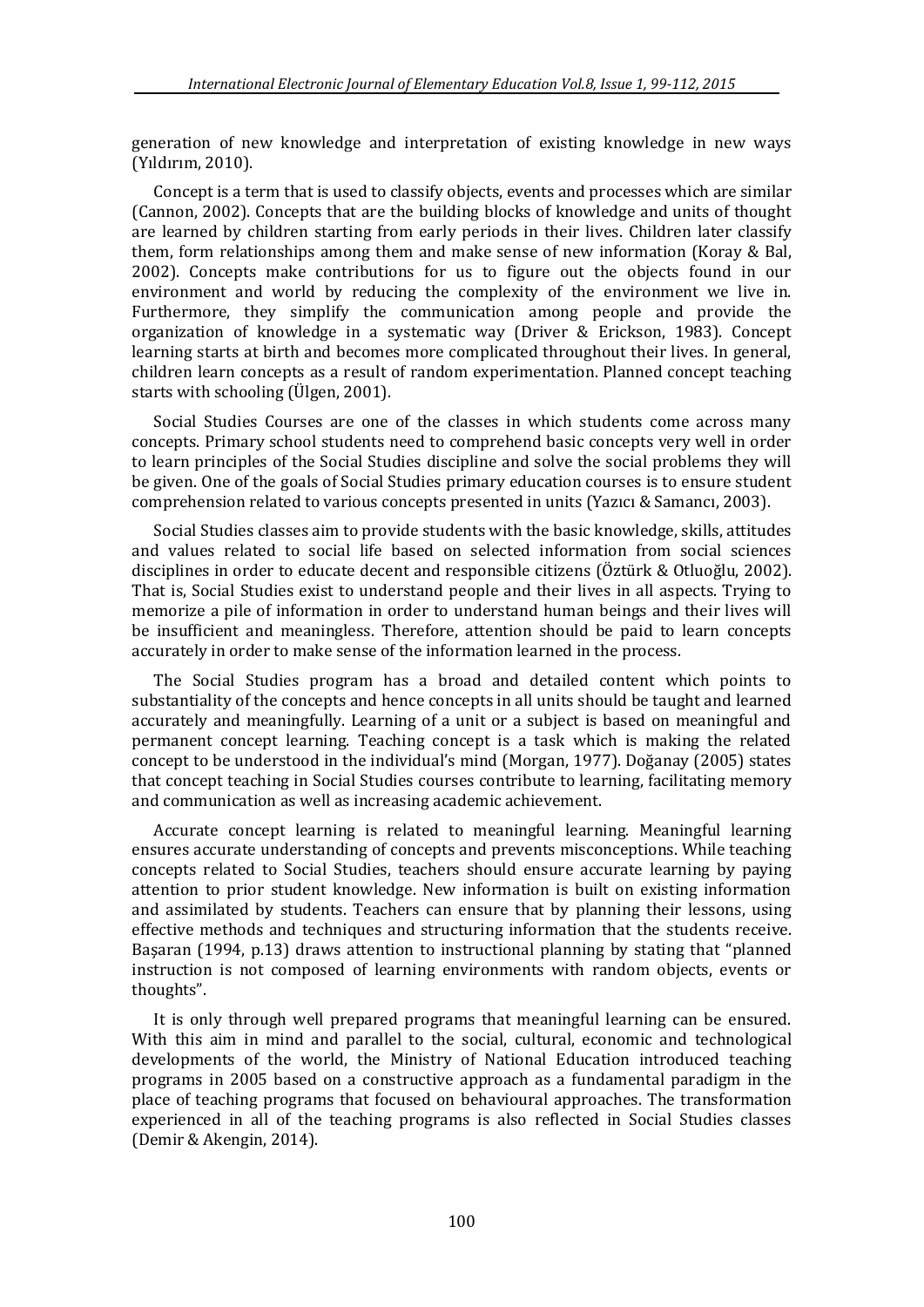According to constructivism, the basis of teaching programs in Turkey, students do not take the presented information as it is. They first compare the presented information with their prior knowledge, analyse it and structure it idiosyncratically. A constructivist approach increases achievement in education since it leads students to think, associate existing knowledge with different information and interpret the outcome (Saygın, 2003). In this process, teacher should give the students the chance to make a variety of activities and obtain the results. Moreover, tutor should guide the students to structure the new information in a meaningful way (Martin, 1997).

It is important to use methods and techniques that are based on conceptual change approach and constructivist approach which prevents the students from learning the concepts wrongly or incompletely for a meaningful learning (Aydın & Balım, 2013). One of the practices that make students active and target knowledge structuring is the conceptual change approach. Learning which means the happening of conceptual change becomes successful through achieving new data and revising the available information (Dykstra, Boyle & Monarch, 1992; Eckstein & Shemesh, 1993; Linder, 1993; Riche, 2000). Conceptual change approach represents and alternative approach that allows a passage away from misconceptions, i.e. unscientific information, to scientific knowledge. This approach is based on Piaget's principles of assimilation, accommodation and equilibrium (Wang & Andre, 1991). What is tried to mention with this is that conceptual misunderstanding must be expressed in detail for the activities that will be developed to remove conceptual misunderstandings or make real the conceptual change to be successful according to Case & Fraser (1999). It is necessary to review existing knowledge and change it in a manner that accommodates new knowledge in order to overcome misconceptions and ensure meaningful learning (Canpolat & Pınarbaşı, 2002). Conceptual misunderstandings make it difficult for obtaining new concepts and students act involuntarily to abandon old or wrong mistakes which are close to the concept to be learned (Terry, Jones & Hurford, 1985; Hewson and Hewson, 1991). One of the most effective methods to overcome student misconceptions is the use of conceptual change texts. Conceptual change texts, proposed by Roth (1985), are texts that allow students to become aware of misconceptions by presenting contradictions between scientifically accepted information and student misconceptions (Hynd & Alverman, 1986; Toka & Aşkar, 2002).

The purpose of using conceptual change texts is to explain misunderstandings (alternative ideas) and to activate them by disproving examples of misconceptions (Çakır, Geban & Yürük, 2002). Conceptual change texts start with a question and students are made aware that they lack information about the concepts in question. The dissatisfaction generated with this task creates the ground to exchange new knowledge with the inaccurate one. Accurate and inaccurate examples for the concepts are provided to reinforce learning. Therefore, alternative concepts (misconceptions) are replaced with accurate concepts. Using the previously learned experiences of students to show them that their current knowledge is insufficient and to maintain a purposeful learning is stated to be an effective application in teaching concepts (Shiland, 1999).

Although many studies exist in literature in which conceptual change texts are used, most of the studies are related to the field of Science (Altuntaş Aydın, 2011; Çaycı, 2007; Dilber, 2006; Özdemir & Dindar, 2013; Yüksel Gülçiçek, 2004). There are some studies in Social Sciences Field which utilize conceptual change texts; however, they are generally limited to teacher candidates at high school or graduate school level (Akbaş, 2008; Birinci & Konur, 2010; Kılıçoğlu, 2011; Türksever, 2013). This literature review suggests that studies on the effects of conceptual change texts at primary school level do not exist. Even though the conceptual change texts are not used, there are studies in which different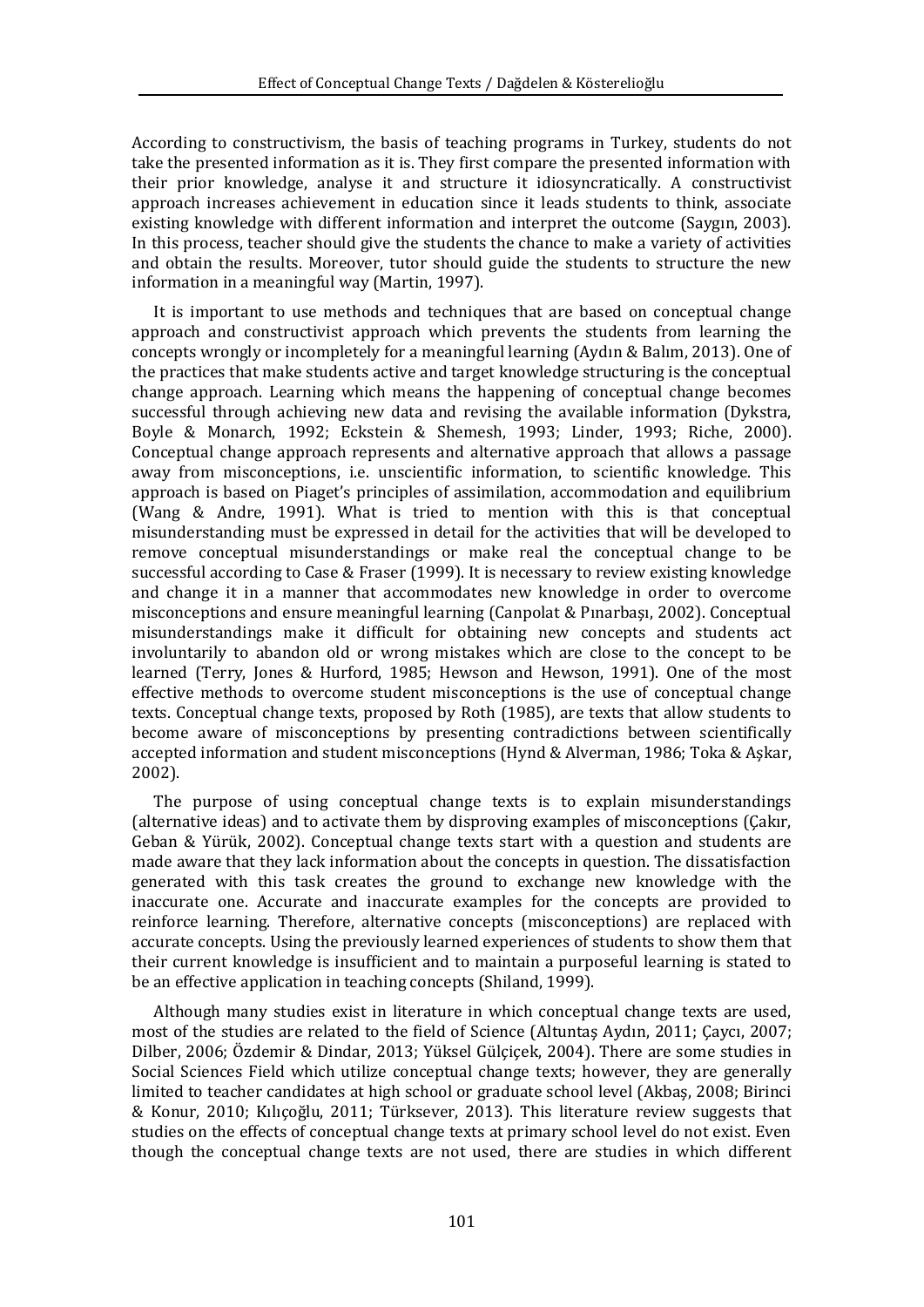methods are used in teaching of the concepts and in which the conceptual delusions in the extent of Social Sciences lessons are revealed. In one of these studies (Jahoda, 1963), which aimed at determining how much the concepts of county and nation are developed in the minds of the students aged at 6 to 11, the students are requested to express the relation between the settlements from near to far (Glasgow, Scotland & Britain). The conclusion that the students' views about these concepts differ according to their ages was drawn out from the study. Sheridan (1968), in a study to determine the knowledge and views of 6 year old students who are the beginners of primary school about the conceptions about physical geography, concluded that their knowledge about these concepts is either insufficient or wrong. Harwood and Jackson (1993) did a study to determine the comprehension levels of a small group aged 9 to 11 about concepts related to physical environment. The comprehension levels of the students chosen from 9-11 year-olds about nine concepts that are used in the everyday language and related to physical environment (coast, sea, harbour, river, mountain, hill, ocean, cliff and valley) are observed in the study. At the end of the study, the students are found to have many misunderstandings about these concepts. After another study done by Milburn (1972), it was found that many geographical concepts (latitude, valley, basin, summit, North pole, pole, etc.) weren't understood enough by students. Moreover, there are studies carried out in the process of "People and Management" unit in which this study is carried out. For instance; Bal and Akış (2010), studied misconceptions and their causes in 4th grade Social Studies unit "People and Management". The study results presented indicate that students had misconceptions regarding national sovereignty, citizenship, independence a public opinion concept studied at class. Topcubası and Polat (2014) examined the effect of using concept cartoons in "People and Management" on student achievement. Results showed that the use of concept cartoons increased student achievement. Ocak and Küçükilhan (2014) investigated the effect of using Student Teams-Achievement Divisions Based on Cooperative Learning technique in 4th grade "People and Management" unit on academic achievement and permanence of learning. Results pointed to the success of the technique.

In addition to these studies, Doğan (2007) sought to determine student achievement levels and misconceptions -if any- related to "government/state, national sovereignty, republic, democracy, constitution, legislation, centralized administration, local administration and citizen" concepts in primary school 5th grade unit "One Nation, One Flag". Student achievement on each concept was investigated and rating of concepts from most successful to least successful was found to be: "citizen, national sovereignty, democracy, local administration, republic, government/state, constitution, central administration, legislation".

Instead of using the whole unit for study, the study in question tested the effect of conceptual change texts on specific concepts about which students have misconceptions (constitution, independence, republic, democracy, government/state, public opinion, centralized administration, national sovereignty, local administration) determined by Concept Identification Form (CIF)

#### *Significance of the study*

It important for information obtained in Social Studies classes to be scientifically sound since it will affect future learning in the field. Students bring prior information to school. Concepts that are planned be taught are not given at the desired level due to misconceptions in these prior knowledge students bring to school. Also, the methods, language, materials, and textbooks utilized in the classroom and the teachers themselves may cause misconceptions. Since concept learning is related to the connections among concepts, misconceptions may negatively affect future learning. Therefore, it is crucial to identify and overcome student misconceptions.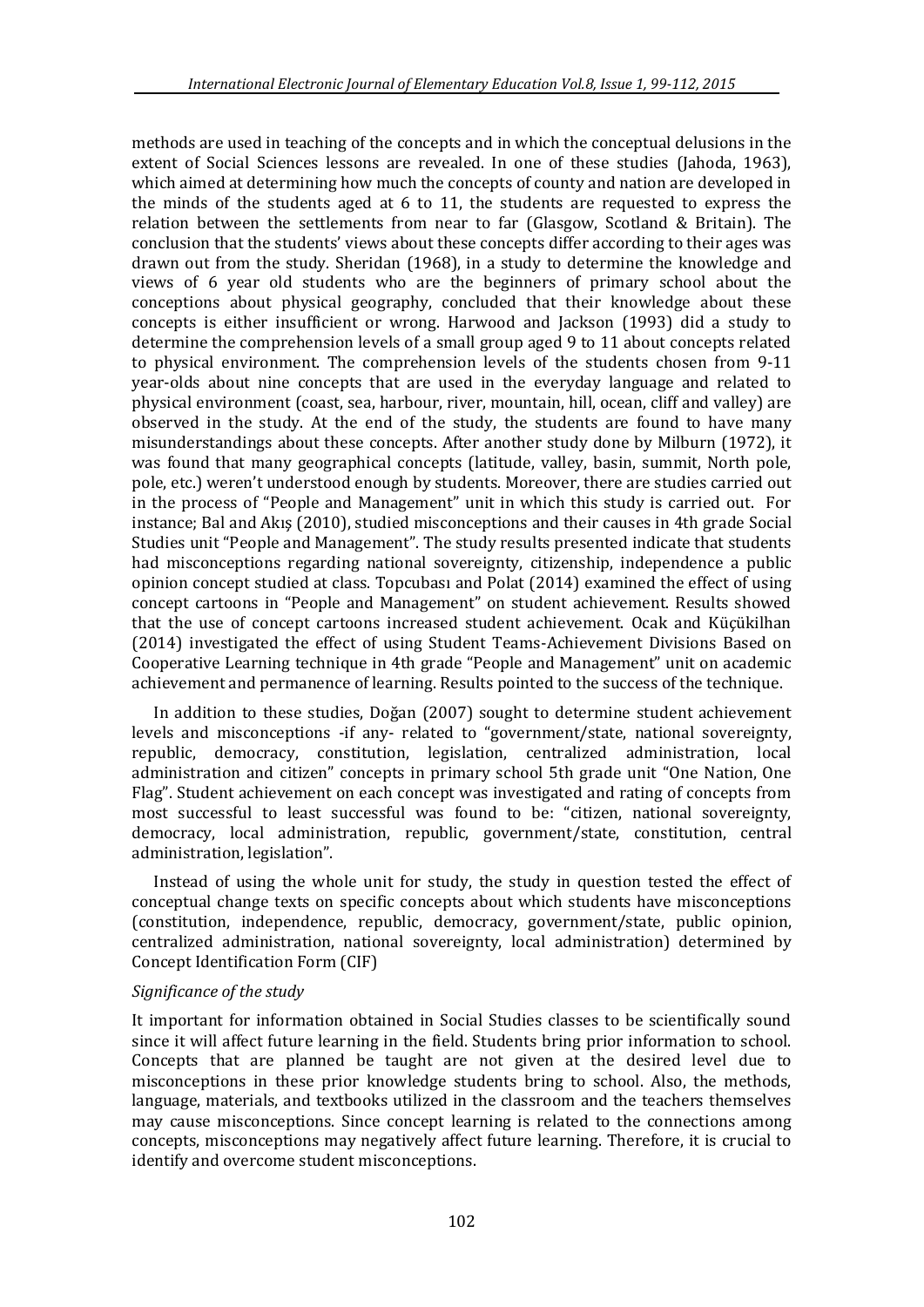It is imperative to utilize methods that ensure active student participation to prevent the formation of misconceptions. The study in question utilized conceptual change texts, one of the conceptual change approaches, in order to increase student achievement in concept learning. It has been identified that studies in Turkey that focus on the use of conceptual change approach and the effects of conceptual change texts on student achievement in Social Studies are mostly limited to secondary school, high school and university levels and that studies regarding primary schools are rather few. Also, studies on the effects of using conceptual change texts are generally in the field of Science. In short, study results and suggestions are expected to improve effectiveness and productivity of Social Studies teaching and to ensure more effective concept teaching by overcoming misconceptions at an earlier point in time.

# *Problem statement*

Problem statement of the current study is: What is the level of impact in overcoming student misconceptions as a result of teaching with conceptual change texts in primary school 4th grade Social Studies courses?

Answers to sub problems provided below were sought in this direction:

- 1. Are there significant differences between the pre-test scores of classrooms which utilized conceptual change texts and those which used traditional teaching methods?
- 2. Are there significant differences between the post test scores of classrooms which utilized conceptual change texts and those which used traditional teaching methods?
- 3. Are there significant differences between the pre and post-test scores of the classroom which utilized traditional teaching methods?
- 4. Are there significant differences between the pre and post-test scores of the classroom which utilized conceptual change texts?
- 5. Are there significant differences between the control and experimental groups' pre and post-test achievement scores?
- 6. What are the pre and post-test achievement levels of the concepts taught in control and experimental groups?

# **Method**

# *Research model*

The current study that examined the effect of using conceptual change texts on overcoming misconceptions related to "constitution, independence, republic, democracy, government/state, public opinion, centralized administration, national sovereignty, local administration" concepts utilized a "non-equivalent control group design quasiexperimental method". In this method, special effort is not given to have equivalent subjects as a result of random assignments but attention is paid to ensure subjects have similar qualities as much as possible. Also, control and experimental groups are randomly assigned in this design (Karasar, 1999).

#### *Working group*

Working group of the study was composed of a total of 46 students attending two different 4th grade classes a primary school in Çorum. Implementation was undertaken in the spring term of 2014-2015 academic year. One of the classes was assigned as the experimental group in which conceptual change texts were utilized (*n*= 23) while the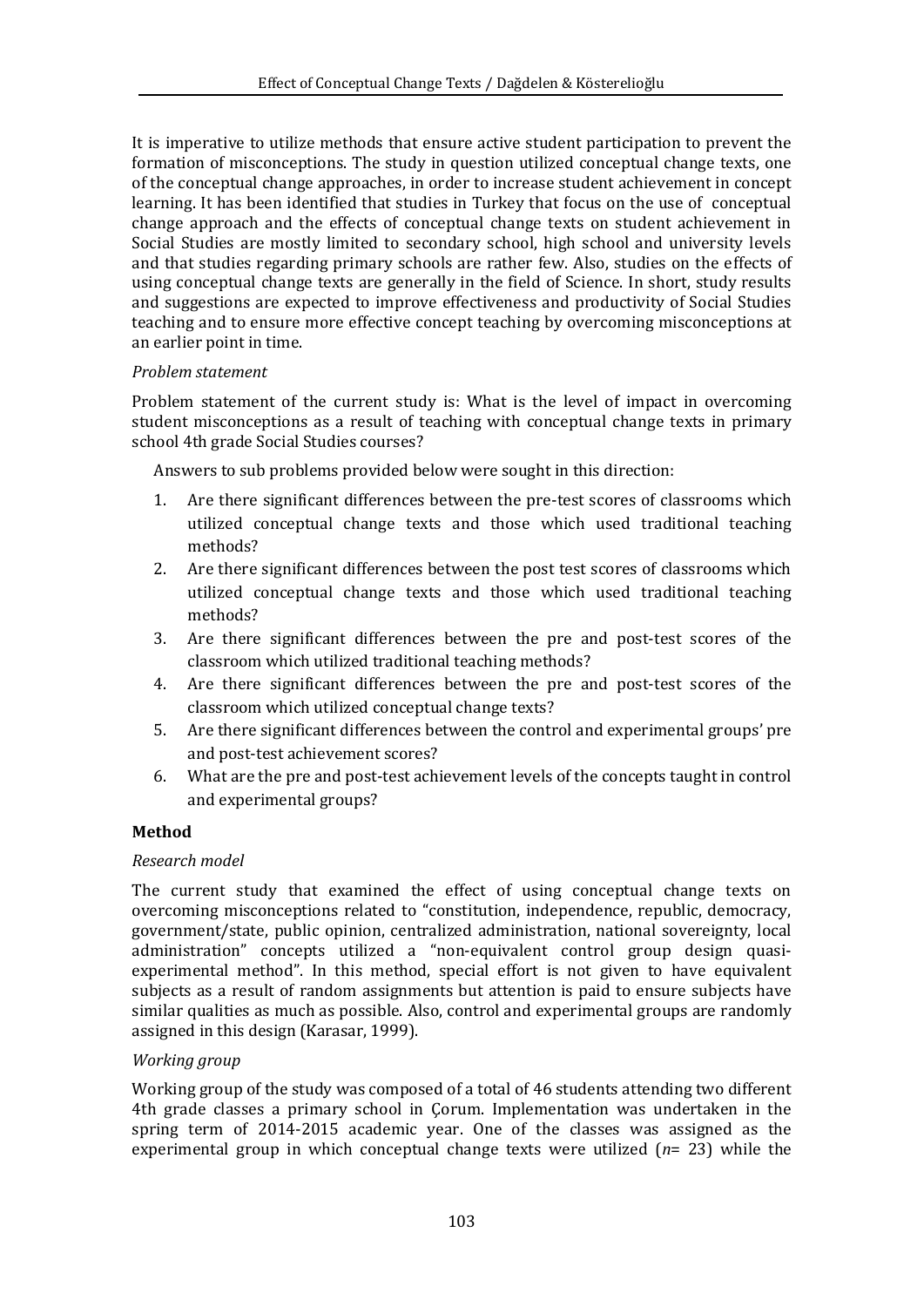other was assigned as the control group which used traditional teaching (*n*= 23). The People and Management Unit Achievement Test (PMAT) was given to eight 4th grade classrooms as pre-test. Two classrooms whose achievement levels were found to be similar according to the pre-test were selected for the study. These classrooms were assigned as experimental and control groups randomly by casting lots.

# *Implementation process*

Following the formation of experimental control groups, Conceptual Change Texts (CCT) which were prepared by the researchers were given to the experimental group teacher and the practice was observed. While the classes were taught in the experimental group with the help of conceptual change texts developed by the researchers, classes in the control group was taught by using the activities included in the Social Studies teaching program. The unit was completed in a 4-week implementation period.

# *Data collection tools*

*People and Management Achievement test (PMAT).* Prior to test preparation, Concept Identification Form (CIF) was generated by using the concepts in the selected unit. This form was given to 40 classroom teachers that previously taught in 4th grades and they were asked to put a check the concepts which students generally find hard to learn and have misconceptions about. As a result of this process, 9 concepts (constitution, independence, republic, democracy, government/state, public opinion, centralized administration, national sovereignty, local administration) were identified and the achievement test was designed in this direction. A multiple choice achievement test of 27 items (3 items for each concept) was prepared to test the effectiveness of conceptual change texts. 4 experts in the field of measurement and evaluation were consulted during the preparation of the measurement tool and necessary arrangements were made on the test based on the feedback received from the experts. Three experts and two Social Studies teachers were consulted for content and face validity of the test and the test was finalized.

The test was first implemented to a total of 180 students (4th (*n*= 60), 5th (*n*= 60) and 6th (*n*= 60) graders). The People and Management Achievement Test (PMAT), composed of 18 questions, was finalized by taking item difficulty and discrimination levels into consideration. According to data from which were taken the first implementation, Cronbach's Alpha (*a*) reliability coefficient of the test was 0.71 average discrimination of the test was 0.43 and average difficulty was 0.41.

*Conceptual Change Texts (CCT).* While preparing the conceptual change texts, articles and theses that used this teaching material were examined. Theoretical information was obtained about the necessary steps in preparing and using CCTs. Also a literature review was conducted on "constitution, independence, republic, democracy, government/state, public opinion, centralized administration, national sovereignty, local administration" concepts. This review focused on misconceptions emphasized in theses, textbooks and articles and notes were taken to use in the preparation of conceptual change texts. Prepared texts were examined by two researchers who previously studied the topic. An expert in the field of Social Studies and two Social Studies teachers were consulted about the prepared CCT. Texts generated following the feedback were given to 8 4th graders to check for intelligibility. Necessary arrangements were made and CCT was finalized.

# *Data analysis*

Quantitative data collected during the study were digitally transferred to SPSS 18.0 package program. While dependent samples t-test was used in analysing experimental and control groups' pre and post test scores, independent samples *t*-test was used for comparisons between experimental and control groups. Normality distribution pointed to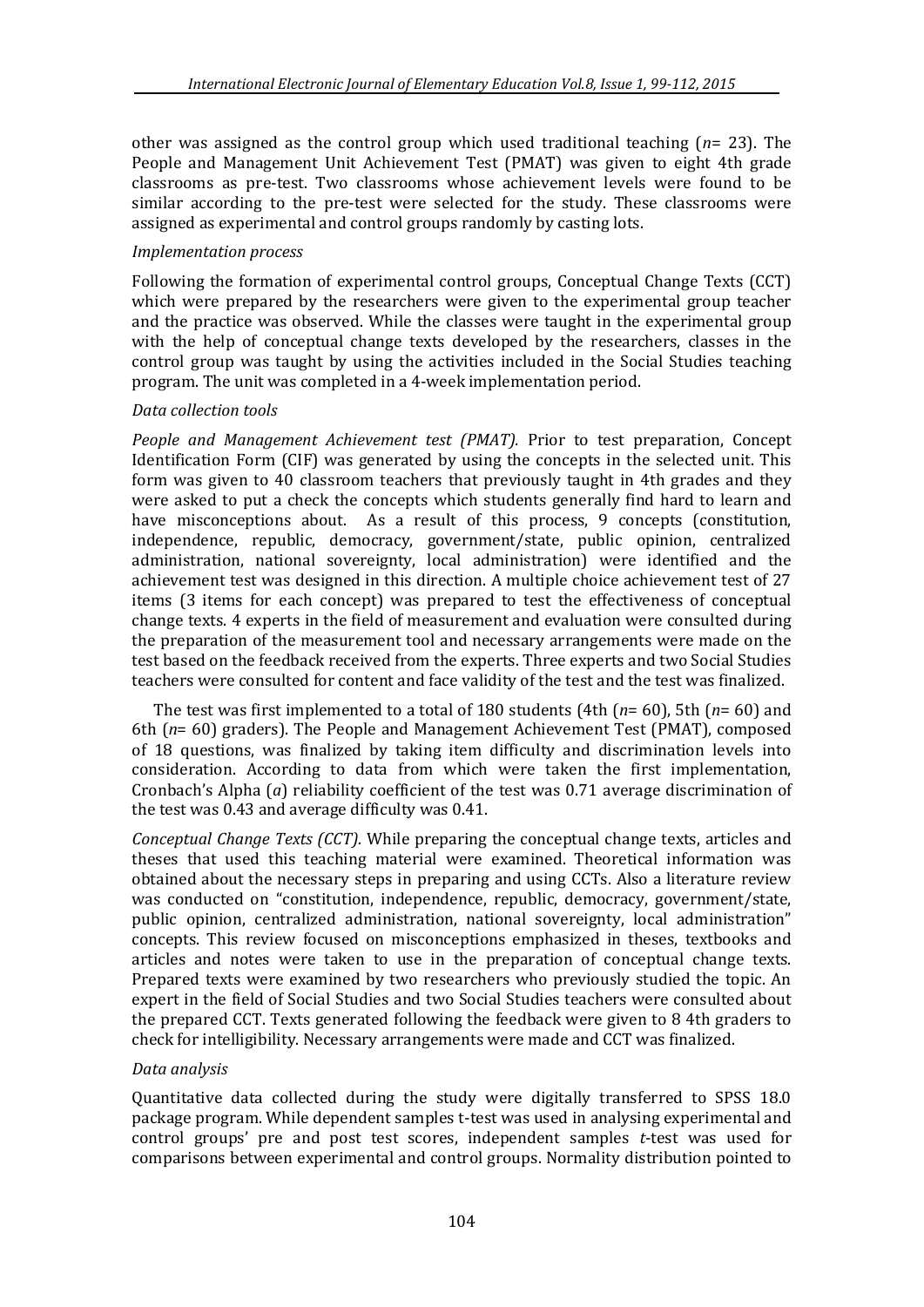normal distribution of scores even though experimental and control groups consisted of 23 students each. Dependent samples *t*-test which compared achievement scores of experimental and control groups showed normal distribution in differences.

#### **Findings**

This section presents the results obtained from experimental and control groups.

*Findings regarding the first sub problem* 

Table 1 presents the statistical values of experimental and control groups' pre-test scores related to the first sub problem.

**Table 1.** *Independent samples t-test results related to the comparison of experimental and control group pre-test scores*

| Group        |    | Mean  | sd   | aı |          |      |
|--------------|----|-------|------|----|----------|------|
| Experimental | 23 | 10.00 | 2.59 | 44 | $-0.272$ | .787 |
| Control      | 23 | 10.22 | 2.83 |    |          |      |

Table 1 presents pre-test scores of experimental and control group students. While the mean for the experimental group  $M_{\text{exp}}$  = 10.00, the mean for control group was found to be *M*<sub>control</sub>= 10.22. Pre-test scores do not show meaningful differences between experimental and control group students  $(t_{(44)} = -0.272; p > 0.05)$ . This finding may point to the fact that both groups had equivalent levels of prior information before the experiment.

*Findings Regarding the Second Sub Problem* 

Table 2 presents the statistical values of experimental and control groups' post test scores related to the second sub problem.

**Table 2.** *Independent samples t-test results related to the comparison of experimental and control group post test scores*

| Group        | Ν  | Mean  | sd   | aı |       |      |
|--------------|----|-------|------|----|-------|------|
| Experimental | 23 | 14.35 | 2.84 |    |       |      |
| Control      | 23 | 11.65 | 1.90 | 44 | 3.787 | .000 |

Table 2 presents post-test scores of experimental and control group students. While the mean for the experimental group  $M_{\text{exp}}$  = 14.35, the mean for control group was found to be *M*<sub>control</sub>= 11.65. Post-test scores show significant differences between experimental and control group students  $(t_{[44]=}3.787; p< 0.05)$ . This finding points to significant differences between experimental and control groups' post test scores in favour of the experimental group. According to this result, student achievement in the group taught with the help of concept change approach generated significant difference compared to the group taught with traditional approach. In the post-test scores, the calculated size effect of meaningful difference in favour of experimental group is high level ( $\eta^2$  = 24.5).

#### *Findings regarding the third sub problem*

Achievement scores for control group students obtained from PMAT pre and post tests were compared with the help of t-test. Table 3 presents the obtained data.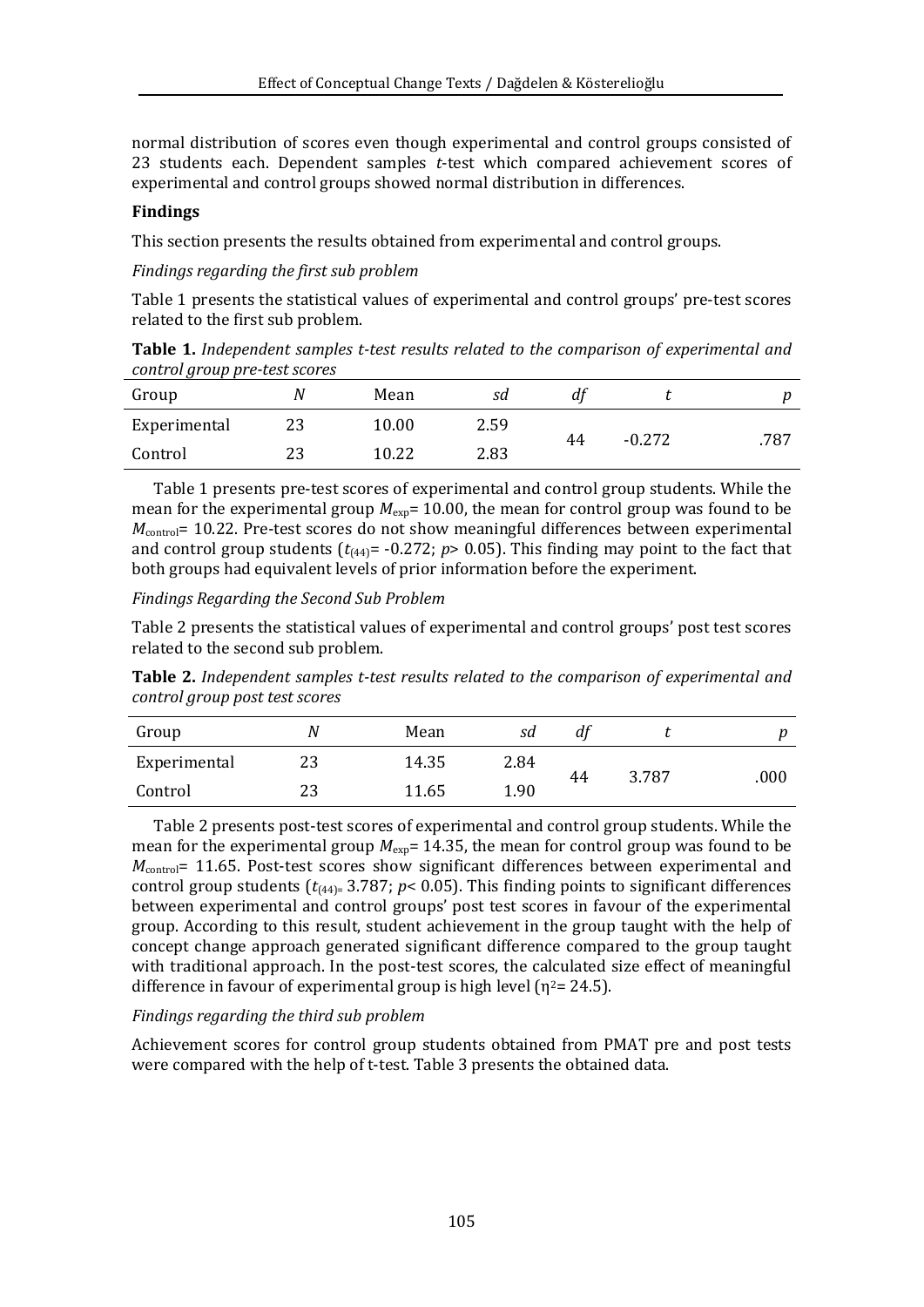| Control Group | N  | Mean  | Mean Difference | sd   |    |          | $\boldsymbol{p}$ |
|---------------|----|-------|-----------------|------|----|----------|------------------|
| Post Test     |    | 11.65 |                 | 1.90 | 22 |          |                  |
| Pre Test      | 23 | 10.22 | 1.43            | 2.83 |    | $-2.208$ | 038              |

**Table 3.** *Dependent samples t-test results related to the comparison of control group PMAT pre and post-test achievement scores*

Table 3 presents control group students' mean pre-test scores as  $M_{\text{control}}$  = 10.22 and mean post test scores as  $M_{\text{control}}$ = 11.65. Difference between post and pre-test mean scores was found to be 1.43. This result points to meaningful increase for the control group students as a result of teaching via traditional methods (*t*(22)= -2.208; *p*< 0.05). In the post-test scores, the size effect of meaningful difference in favour of control group is middle level  $(n^2=9.98)$ .

#### *Findings regarding the fourth sub problem*

Achievement scores for experimental group students obtained from concept achievement test pre and post tests were compared with the help of t-test. Table 4 presents the obtained data.

**Table 4.** *Dependent samples t-test results related to the comparison of experimental group PMAT pre and post-test achievement scores*

| Experimental Group | N  | Mean  | Mean Difference | sd   | df |        |      |
|--------------------|----|-------|-----------------|------|----|--------|------|
| Post Test          |    | 14.35 |                 | 2.84 | 22 |        |      |
| Pre Test           | 23 | 10.00 | 4.35            | 2.59 |    | -5.036 | .000 |

Table 4 presents experimental group students' mean pre-test scores as  $M_{\text{exp}}$ = 10.00 and mean post test scores as  $M_{\text{ex}}$ = 14.35. Difference between post and pre-test mean scores was found to be 4.35. This result points to meaningful increase for the control group students as a result of teaching via traditional methods (*t*(22)= -5.036; *p*< 0.05). This finding points to significant increase in achievement for experimental group students as a result of teaching with the help of conceptual change texts. In experimental group, size effect of meaningful difference is high level ( $\eta^2$ = 36.5).

*Findings regarding the fifth sub problem* 

**Table 5**. *Independent samples t-test results related to the comparison of experimental and control group achievement scores*

| Group           | N  |       |       | Post-test Pre-test Achievement | sd   | df | t     | $\boldsymbol{p}$ |
|-----------------|----|-------|-------|--------------------------------|------|----|-------|------------------|
| Experimental 23 |    | 14.35 | 10.00 | 4.35                           | 4.14 | 44 | 2.696 | .01              |
| Control         | 23 | 11.65 | 10.22 | 1.43                           | 3.12 |    |       |                  |

Table 5 presents experimental group students' mean pre and post-test achievement scores as  $M_{\text{achexp}}$ =4.35 and mean post test scores as  $M_{\text{achcontrol}}$ =1.43. Although both groups show significant differences in post-tests, difference between the means was found to be in favour of the experimental group  $(t_{44})$  = -2.696;  $p$  < 0.01). Table 6 presents these findings that support this result. The size effect of meaningful difference in favour of experimental group between the means of differences of points of pre and post achievement test scores of experimental and control groups is high level ( $\eta^2$ = 14.1).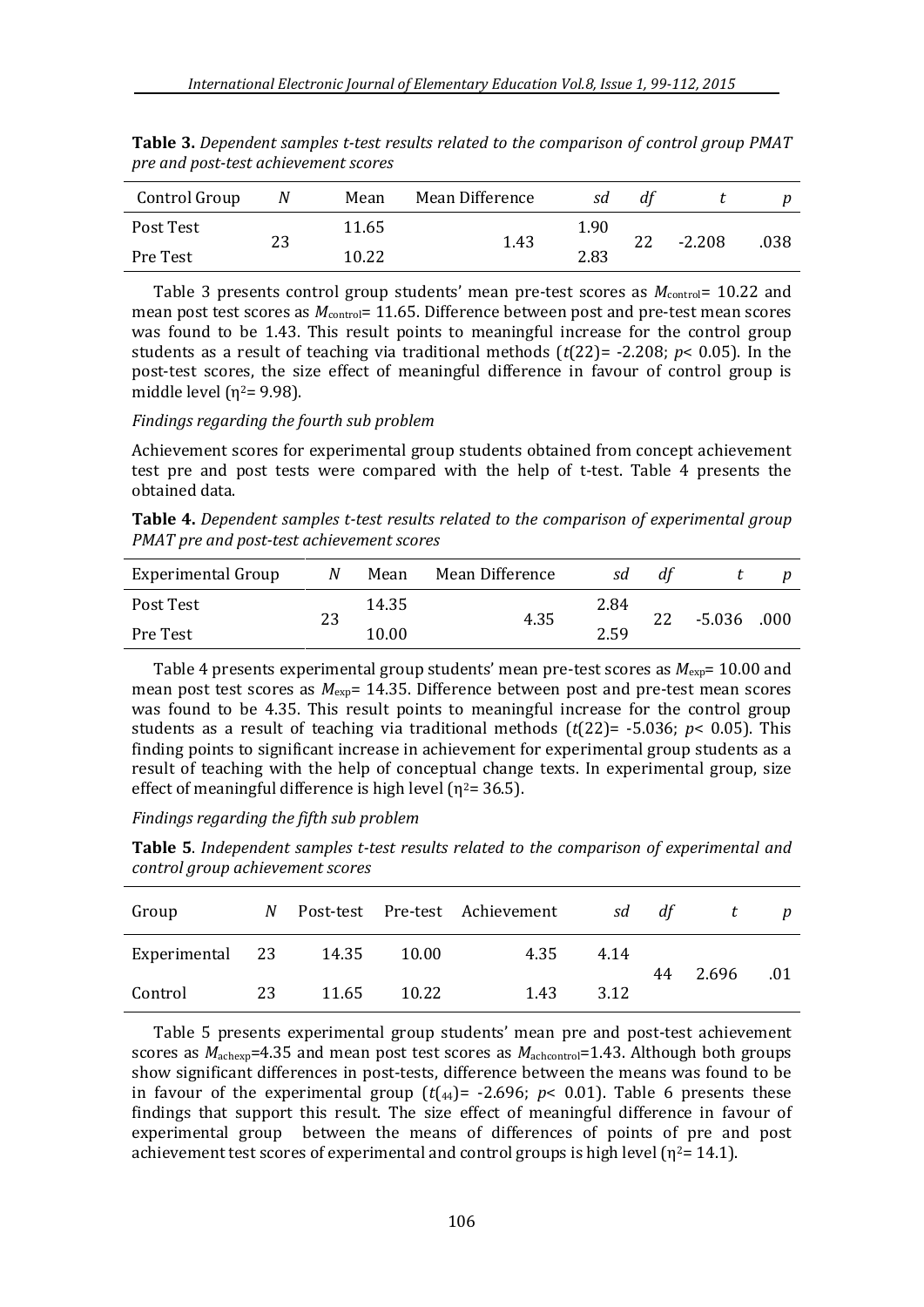| Concept                    |              |             |      | <b>Experimental Group</b> |               |             |               |              |               |
|----------------------------|--------------|-------------|------|---------------------------|---------------|-------------|---------------|--------------|---------------|
|                            | Nr.          | Pre<br>Test | $\%$ | Post<br>Test              | $\frac{0}{0}$ | Pre<br>Test | $\frac{0}{0}$ | Post<br>Test | $\frac{0}{0}$ |
| Constitution               | $\mathbf{1}$ | 21          | 91.3 | 23                        | 100           | 21          | 91.3          | 17           | 73.9          |
|                            | 2            | 17          | 73.9 | 22                        | 95.7          | 17          | 73.9          | 22           | 95.7          |
| Independence               | 3            | 20          | 87.0 | 21                        | 91.3          | 20          | 87.0          | 13           | 56.5          |
|                            | 4            | 13          | 56.5 | 18                        | 78.3          | 13          | 56.5          | 15           | 65.2          |
| Republic                   | 5            | 6           | 26.1 | 15                        | 65.2          | 6           | 26.1          | 9            | 39.1          |
|                            | 6            | 13          | 56.5 | 20                        | 87.0          | 13          | 56.5          | 15           | 65.2          |
| Democracy                  | 7            | 21          | 91.3 | 20                        | 87.0          | 21          | 91.3          | 21           | 91.3          |
|                            | 8            | 3           | 13.0 | 13                        | 56.5          | 3           | 13.0          | 9            | 39.1          |
| Government/State           | 9            | 6           | 26.1 | 11                        | 47.8          | 6           | 26.1          | 4            | 17.4          |
|                            | 10           | 5           | 21.7 | 12                        | 52.2          | 5           | 21.7          | 6            | 26.1          |
| Public opinion             | 11           | 14          | 60.9 | 17                        | 73.9          | 15          | 65.2          | 20           | 87.0          |
|                            | 12           | 18          | 78.3 | 23                        | 100           | 18          | 78.3          | 22           | 95.7          |
| Centralized administration | 13           | 9           | 39.1 | 17                        | 73.9          | 8           | 34.8          | 12           | 52.2          |
|                            | 14           | 10          | 43.5 | 18                        | 78.3          | 11          | 47.8          | 16           | 69.6          |
| National sovereignty       | 15           | 15          | 65.2 | 22                        | 95.7          | 15          | 65.2          | 19           | 82.6          |
|                            | 16           | 14          | 60.9 | 20                        | 87.0          | 14          | 60.9          | 17           | 73.9          |
| Local administration       | 17           | 9           | 39.1 | 18                        | 78.3          | 9           | 39.1          | 11           | 47.8          |
|                            | 18           | 15          | 65.2 | 18                        | 78.3          | 15          | 65.2          | 16           | 69.6          |

**Table 6.** *Percentages of frequency and difference regarding experimental and control groups' misconceptions*

Examination of Table 6 shows that teaching by means of conceptual change texts in the experimental group was more effective in teaching concepts of *"constitution, independence, republic, democracy, government/state, public opinion, centralized administration, national sovereignty, local administration"* compared to traditional teaching methods. Table 5 presents a significant increase in the experimental group in all items other than one question that aims to measure the concept of democracy, achievement level in the control group was lower and concepts were not sufficiently learned in some items (*republic, democracy, government/state and central administration*).

# **Result and discussion**

The study aimed to identify the effects of conceptual change texts in teaching concepts in "People and Management" unit. The results present that in terms of learning the concepts of *constitution, independence, republic, democracy, government/state, public opinion, centralized administration, national sovereignty* and *local administration,* the experimental group that utilized conceptual change texts -one of the concept change approaches- was more successful compared to the control group that utilized traditional teaching methods developed according to constructive approach. In other words, it can be claimed that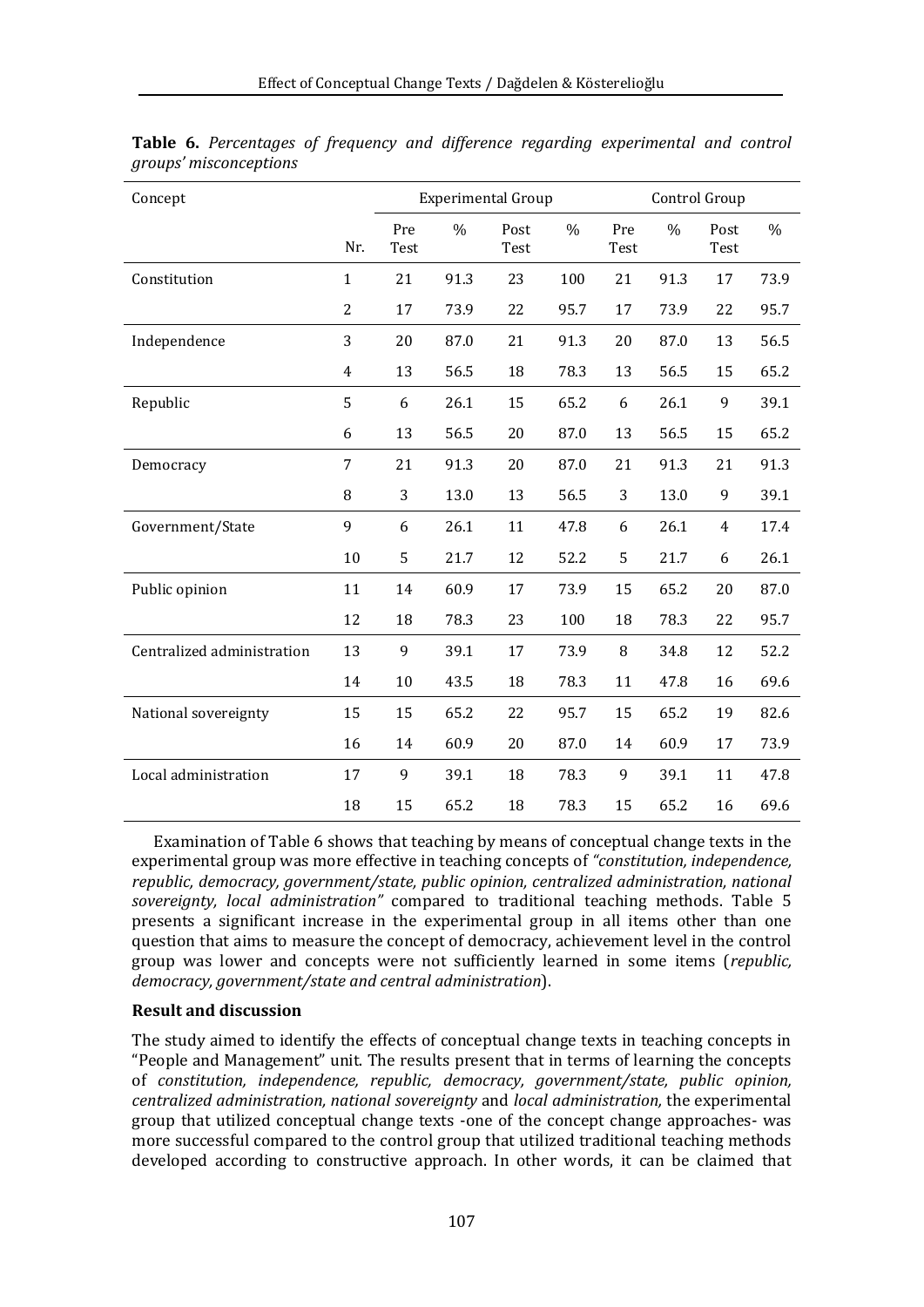conceptual change texts facilitate student comprehension of concepts. This finding is consistent with the results of various other studies in which conceptual change texts were used (Akbal, 2009; Akbaş, 2008; Aydın, 2007; Cerit Berber & Sarı, 2009; Çaycı, 2007; Dilber, 2006; Durmuş, 2009; Gürbüz, 2008; Sevim, 2007; Şeker, 2006; Şeker, 2012; Tamer, 2006; Ural Keleş & Aydın, 2012; Yılmaz, 2010).

Mean pre-test scores of the experimental class where conceptual change texts were used and control class were traditional methods were utilized are as follows:  $M_{\text{exp}}=10.00$ and *M*<sub>control</sub>= 10.22. Group means show no significant differences between experimental and control groups' levels prior to implementation  $(t_{22}=0.272; p>0.05)$ . Pre-test results did not point to differences between experimental and control groups and the readiness levels of both groups were found to be equivalent probably due to exposure to similar learning processes and experiences.

Following the experimental procedures of the study, mean arithmetic PMAT scores of experimental and control groups were found as follows:  $M_{\text{exp}}$ =14.35 and  $M_{\text{control}}$ =11.65. Group means point to significant differences in favour of experimental group in terms of post test scores  $(t_{22}=3.787; p< 0.05)$ . This result presents that teaching through conceptual change approach is more effective in increasing student achievement compared to teaching with traditional methods. Conceptual change texts have a different structure than course-books and conventional texts. A more effective teaching of concepts process is carried out by giving the distinctive specifications and agreeable and disagreeable examples about the related concept in the conceptual change texts. Martorella (1998) states that some problems will be experienced in the learning process of the concepts if the definitions or teachings of the concepts the students encounter aren't done without considering their distinctive features. In the test group of this study, emphasizing the features of the concepts while teaching them may have made contribution to better understanding of these concepts.

Control group students that were taught with traditional methods obtained the following pre and post-test PMAT scores: *M*pre-test= 10.22 and *M*post-test= 11.65. Results of pre and post tests show meaningful differences in the control group in favour of the post-test  $(t_{0.22}=2.206; p< 0.05)$ . This finding shows that traditional teaching was effective in increasing achievement in "The People and Management Unit". Such as the conceptual change approach used in experimental group, traditional teaching method used in the control group significantly increased post test scores of students. "The People and Management" unit was studied in the control group class and teaching was provided albeit with traditional methods. Sarı-Ay (2011) also identified increases in control group in post test scores. However, the experimental group that utilized conceptual change texts presented higher achievement levels. Similarly, the results obtained in studies where control groups also increased their achievement as a result of traditional methods are consistent with the results of the current study (Cerit, Berber & Sarı, 2009; Ural, Keleş & Aydın, 2012).

Experimental group students obtained the following pre and post-test PMAT scores: *M*pre-test= 10.00 and *M*post-test= 14.35. Examination of pre and post-tests shows significant differences in the experimental group in favour of the post-test  $(t_{122})$ = 5.036;  $p$ < 0.05). This results points to the effectiveness of teaching based on change approach in increasing achievement in "The People and Management" unit.

Findings regarding the third and fourth sub problems indicate that both *conceptual change approach* and *traditional teaching* were effective in increasing student achievement about concept learning. Statistical analysis of data for both experimental and control groups presents significant level increase in favour of post-tests. This points to the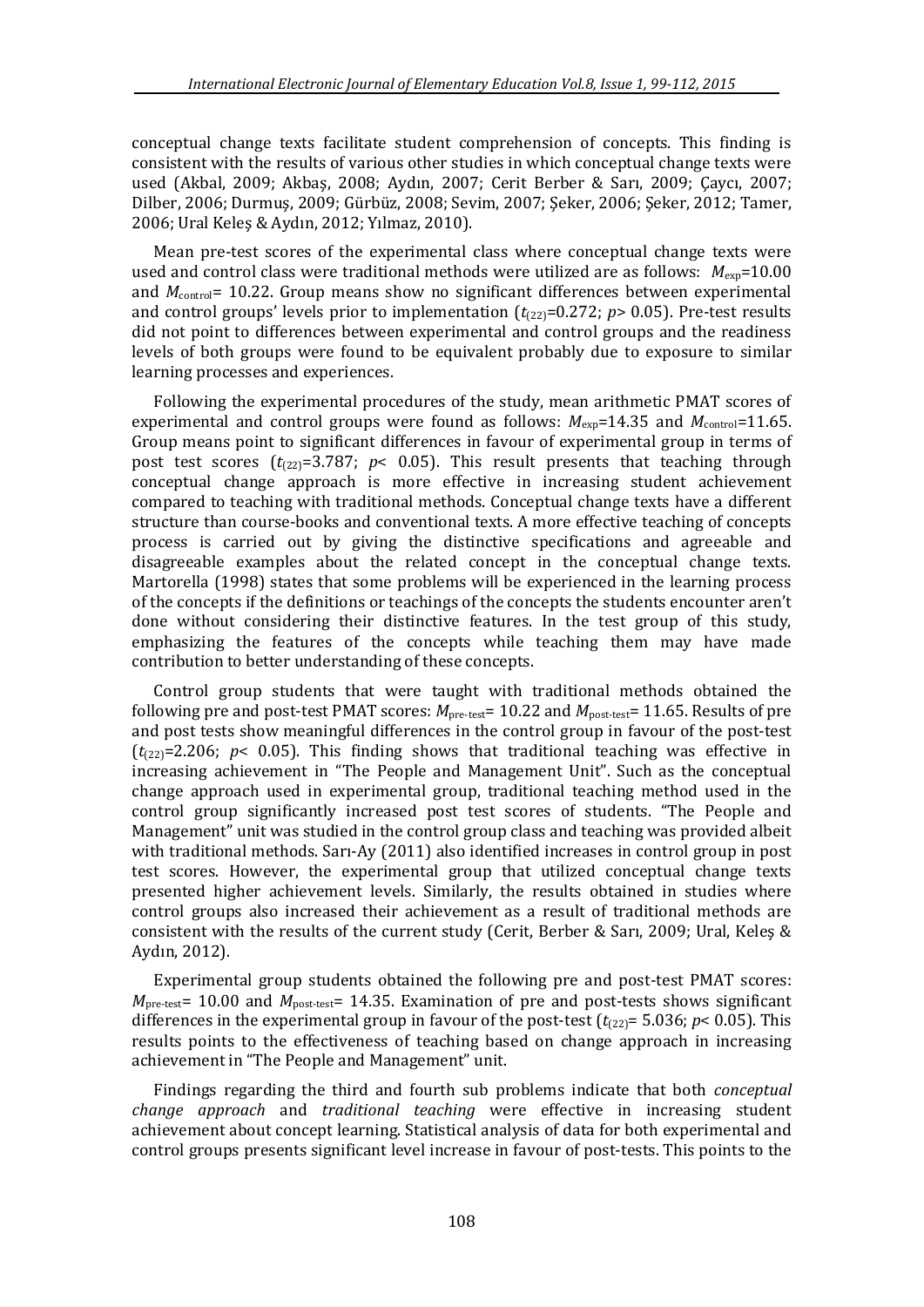effect of teaching in the control group albeit with traditional methods. However, while pre and post-test mean achievement scores in the experimental group was  $M_{\text{achex}}= 4.35$ , this value was found to be  $M_{\text{achcontroll}}$  = 1.43 in the control group. While there was a significant increase in both groups in favour of post-tests, mean achievement difference was found to be in favour of the experimental group  $(t_{(44)} = -2.696; p < 0.01)$ . This finding demonstrates that conceptual change approach is more effective compared to traditional approach in teaching concepts. Researches show that presenting only a simple definition of a concept doesn't necessarily require the acquisition of the concept (Tennyson & Park, 1980). Table 6 presents that students in experimental group still have difficulty in learning democracy concept and control group students have difficulty with the following concepts: *republic, democracy, government/state and central administration*.

Study results demonstrate that the experimental group taught with the help of conceptual change texts, one of the conceptual change approaches, was more successful in learning the concepts in "The People and Management" unit compare to the control group taught traditionally. Some suggestions are provided in line with research results:

- This study utilized conceptual change texts to overcome misconceptions of 4th grade students regarding the concepts included in "The People and Management" unit. Various conceptual change texts can be prepared and used for different Social Studies units and topics.
- **Teachers may be provided with in-service training courses geared to inform them** about the preparation and implementation of conceptual change texts and the approach can be disseminated widely.
- Since teachers are the basic implementers of the conceptual change texts teacher candidates attending faculties of education can be trained about conceptual change texts.
- Social Studies textbooks may include conceptual change texts related to subject matters included in the curriculum as alternative activities in order to help overcome misconceptions

• • •

# **References**

- Akbal, E. (2009). Ortaöğretim kimya eğitiminde mol konusunun öğretiminde kavramsal değişim metinlerinin başarıya etkisi. Yayınlanmamış Yüksek Lisans Tezi, [Unpublished Master Thesis] Marmara Üniversitesi, Eğitim Bilimleri Enstitüsü, İstanbul.
- Akbaş, Y. (2008). Ortaöğretim 9. sınıf öğrencilerinin iklim konusundaki kavram yanılgılarının giderilmesinde kavramsal değişim yaklaşımının etkisi. Yayınlanmamış Doktora Tezi, [Unpublished Master Thesis] Atatürk Üniversitesi, Sosyal Bilimler Enstitüsü, Erzurum.
- Altuntaş Aydın, M. (2011). Model ve kavramsal değişim metinlerinin birlikte kullanılmasının ilköğretim 7. sınıf öğrencilerinin "atomun yapısı" konusunu anlamaları üzerine etkisi. Yayınlanmamış Yüksek Lisans Tezi, [Unpublished Master Thesis] Karadeniz Teknik Üniversitesi, Eğitim Bilimleri Enstitüsü, Trabzon.
- Aydın, G. & Balım, A. G. (2013). Kavramsal değişim stratejilerine dayalı olarak hazırlanan fen ve teknoloji plân ve etkinlikleri. *Eğitim ve Öğretim Araştırmaları Dergisi, 2*(1), 327-337.
- Aydın, S. (2007). Geometrik optik konusundaki kavram yanılgılarının kavramsal değişim metinleri ile giderilmesi. Yayınlanmamış Doktora Tezi, [Unpublished Doctoral Thesis] Atatürk Üniversitesi, Fen Bilimleri Enstitüsü, Erzurum.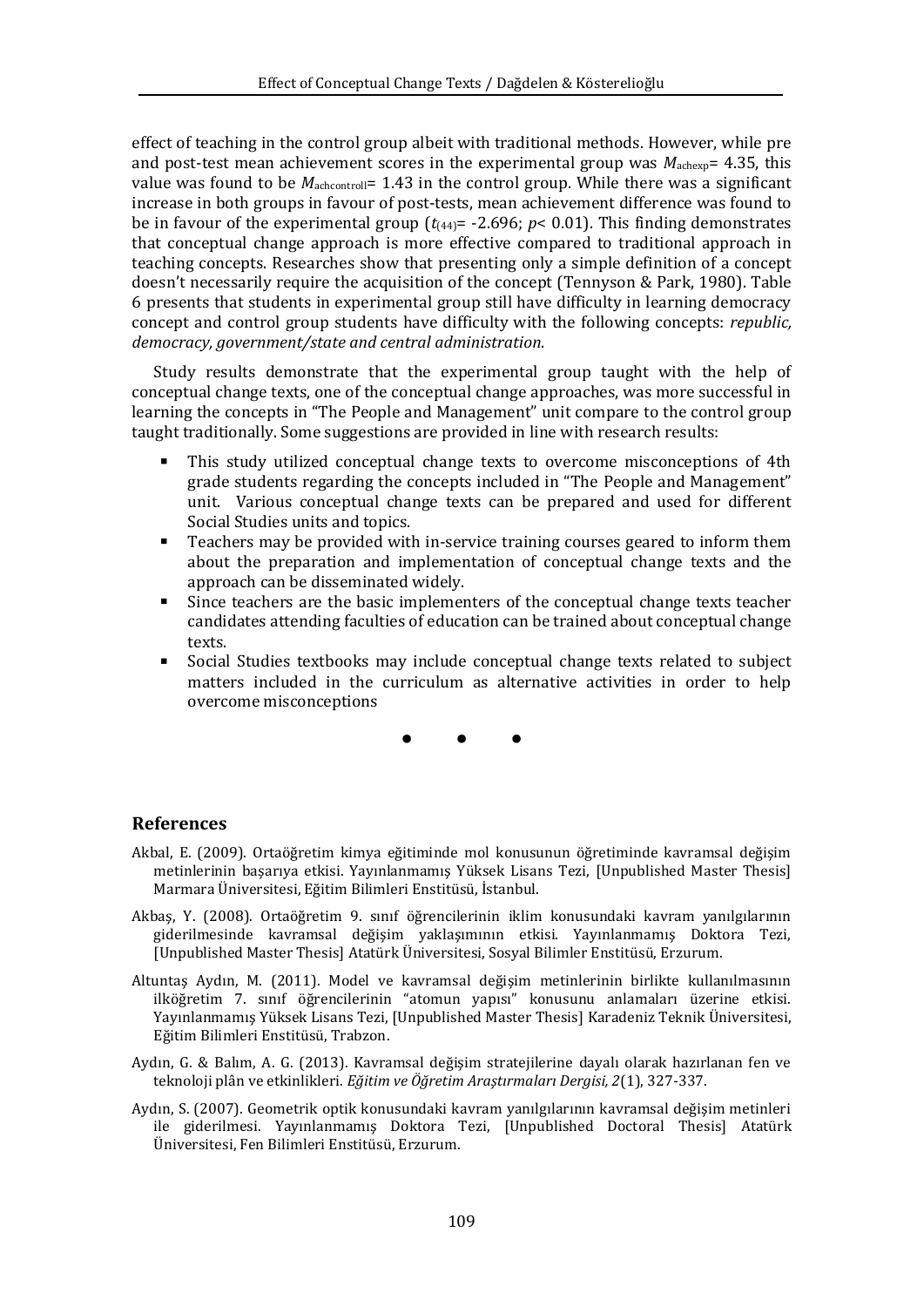- Bal, M. S. & Akış, A. (2010). Sosyal bilgiler dersi "İnsanlar ve Yönetim" ünitesinde karşılaşılan kavram yanılgıları. *E-Journal of New World Sciences Academy, 5*(4), 2061-2070.
- Başaran, İ. E. (1994). *Eğitime Giriş* (4. Baskı). Ankara: Umut.
- Birinci Konur, K. (2010). Kavramsal değişim metinlerinin sınıf öğretmeni adaylarının fiziksel ve kimyasal değişme konusunu anlamalarına etkisi. Yayınlanmamış Doktora Tezi, [Unpublished Doctoral Thesis] Karadeniz Teknik Üniversitesi, Fen Bilimleri Enstitüsü, Trabzon.

Cannon, M. W. (2002). Concepts and themes. *Gifted Child Today Magazine, 25*(3), 6-24.

- Canpolat, N. & Pınarbaşı, T. (2002). Fen eğitiminde kavramsal değişim yaklaşımı-I: Teorik temelleri. *Kastamonu Eğitim Dergisi, 10*(1), 59-66.
- Case, M. J. & Fraser, D. M. (1999). An investigation into chemical engineering students' understanding of the mole and the use of concrete activities to promote conceptual change. *International Journal of Science Education, 21*(12), 1237-1249.
- Cerit Berber, N. & Sarı, M. (2009). Kavramsal değişim metinlerinin iş, güç, enerji konusunu anlamaya etkisi. *Selçuk Üniversitesi Ahmet Keleşoğlu Eğitim Fakültesi Dergisi, 27*, 159-172.
- Çakır Ö. S., Geban, Ö. & Yürük, N. (2002). Effectiveness of conceptual change textoriented instruction on students' understanding of cellular respiration concepts. *Biochemistry and Molecular Biology Education, 30*(4), 239-243.
- Çaycı, B. (2007). Kavram değiştirme metinlerinin kavram öğrenimi üzerindeki etkisinin incelenmesi. *Gazi Eğitim Fakültesi Dergisi, 27*(1), 87-102.
- Çeliköz, N. (1998). Kavram öğrenme ve öğretme ilkeleri. *Türkiye Sosyal Araştırmalar Dergisi, 2*(2), 69-71.
- Demir, S. B. & Akengin, H. (2014). *Hikâyelerle sosyal bilgiler öğretimi* (3. Baskı). Ankara: Pegam A Yayıncılık.
- Dilber, R. (2006). Fizik öğretiminde analoji kullanımının ve kavramsal değişim metinlerinin kavram yanılgılarının giderilmesine ve öğrenci başarısına etkisinin araştırılması. Yayınlanmamış Doktora Tezi, [Unpublished Doctoral Thesis] Atatürk Üniversitesi, Fen Bilimleri Enstitüsü, Erzurum.
- Doğan, O. (2007). İlköğretim 5. sınıf sosyal bilgiler dersi "Bir Ülke Bir Bayrak" ünitesindeki kavramların öğrenilmesinin bazı değişkenler açısından incelenmesi. Yayınlanmamış Yüksek Lisans Tezi, [Unpublished Master Thesis] Çukurova Üniversitesi, Sosyal Bilimler Enstitüsü, Adana.
- Doğanay, A. (2005). Öğretimde kavram ve genellemelerin geliştirilmesi. C. Öztürk & D. Dilek (Ed.), *Hayat ve Sosyal Bilgiler Öğretimi (Yeni Programa Göre Geliştirilmiş)*. Ankara: Pegam A Yayıncılık.
- Driver, R. & Erickson, G. (1983). Theories in action: Some theoretical and empirical ıssues in the study of students, conceptual frameworks in science. *Studies in Science Education, 10*, 37-60.
- Durmuş, J. (2009). İlköğretim fen bilgisi dersinde kavramsal değişim metinlerinin ve deney yönteminin akademik başarıya ve kavram yanılgılarını gidermeye etkisi. Yayınlanmamış Yüksek Lisans Tezi, [Unpublished Master Thesis] Selçuk Üniversitesi, Sosyal Bilimler Enstitüsü, Konya.
- Dykstra, D. I., Boyle, C. F. & Monarch, I. A. (1992). Studying conceptual change in learning physics. *Science Education, 76*, 615-652.
- Eckstein, S. G. & Shemesh, M. (1993). Stage theory of the development of alternative conception. *Journal of Research in Science Teaching, 30*, 45-64.
- Gürbüz, F. (2008). İlköğretim 6. sınıf öğrencilerinin "ısı ve sıcaklık" konusundaki kavram yanılgılarının düzeltilmesinde kavramsal değişim metinlerinin etkisinin araştırılması. Yayınlanmamış Yüksek Lisans Tezi, [Unpublished Master Thesis] Atatürk Üniversitesi, Fen Bilimleri Enstitüsü, Erzurum.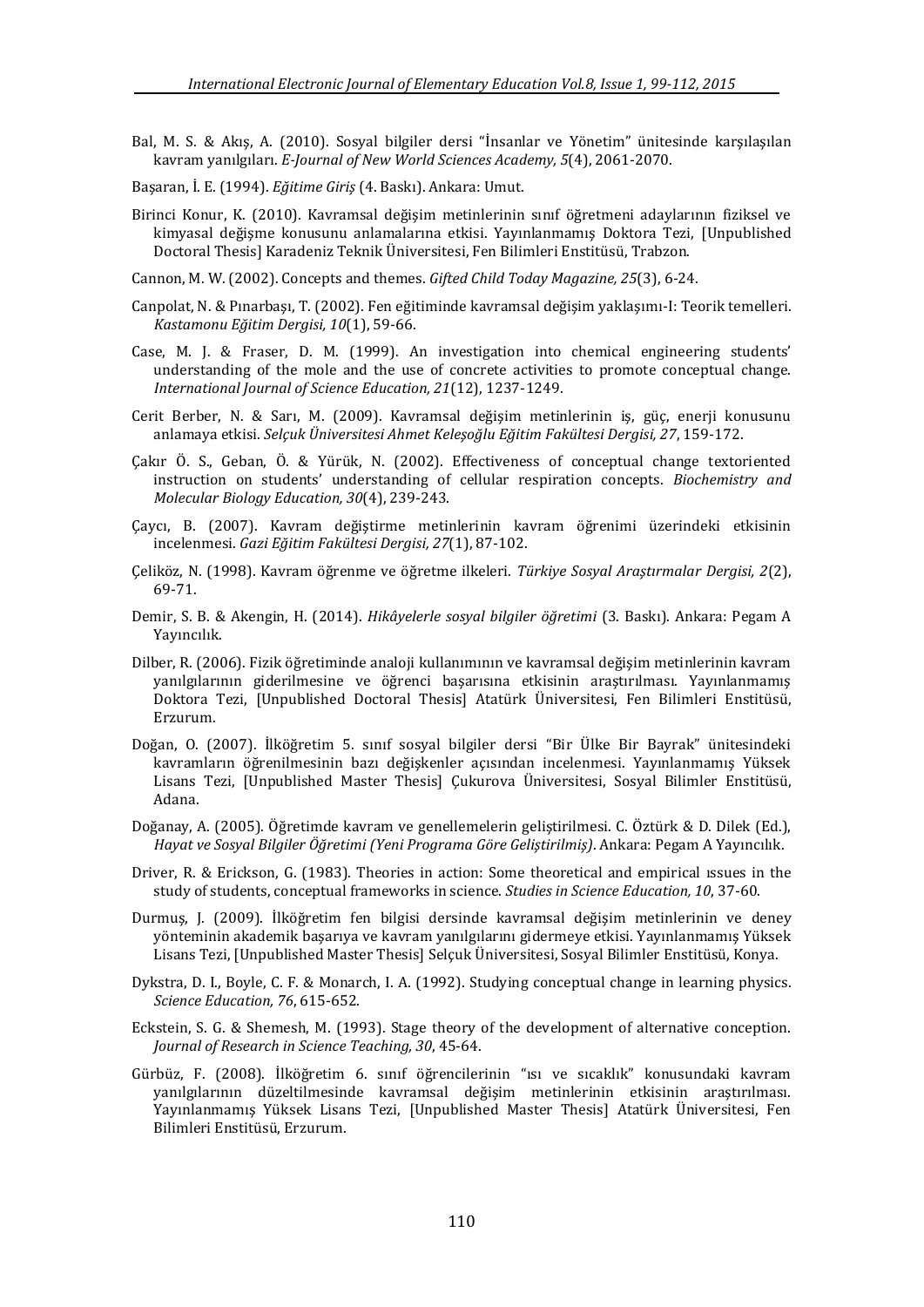- Harwood, D. & Jackson, P. (1993). "Why did they build this hill so steep?" problems of assessing primary children's understanding of physical landscape features in the contexs of the UK national curriculum. *Geographic and Environmental Education, 2*(2), 64-79.
- Hewson, P. & Hewson, M. (1991). *The status of students conceptions research in physics learning: Theoretical issues and empirical studies*. Institute for Science Education at the University of Kiel, 59-73.
- Hynd, C. & Alvermann, D. E. (1986). The role of refutation text in overcoming difficulty with science concepts. *Journal of Reading, 29*(5), 440-446.
- Jahoda, G. (1963). The development of children's ıdeas about country and nationality. *British Journal of Educational Psychology, 33*(1), 47-60.
- Karasar, N. (1999). *Bilimsel araştırma yöntemi (9. Baskı)*. Ankara: Nobel Akademik Yayıncılık.
- Kılıçoğlu, G. (2011). Sosyal bilgiler derslerinde kavramsal değişim metinlerinin kavram yanılgılarını giderme üzerine etkisi. Yayınlanmamış Doktora Tezi, [Unpublished Doctoral Thesis] Gazi Üniversitesi, Eğitim Bilimleri Enstitüsü, Ankara.
- Koray, Ö. C. & Bal, Ş. (2002). *Fen öğretiminde kavram yanılgıları ve kavramsal değişim stratejisi. Kastamonu Eğitim Dergisi, 10*(1), 83-90.
- Linder, C. J. (1993). A challenge to conceptual change. *Science Education, 77*, 293-300.
- Martin, D. J. (1997). *Elementary science methods. A constructivist approach*. Kennesaw State Collage. Delmar Publishers.
- Martorella, P. H. (1986). Teaching concepts. James, M. C. (Ed.), *Classroom Teaching Skills*. USA: Healty and Company.
- Milburn, D. (1972). Children's vocabulary. N. J. Graves (Ed.), *New movements in the study and teaching of geography*. London: Temple Smith.
- Morgan, C. T. (1977). *Psikolojiye giriş ders kitabı* (H. Arıcı, Çev.) Ankara: Meteksan Yayınları.
- Ocak, G. & Küçükilhan, S. (2014). İşbirliğine dayalı öğrenci takımları-başarı bölümleri (ÖTBB) tekniğinin sosyal bilgiler dersindeki akademik başarıya ve kalıcılığa etkisi. *E-International Journal of Educational Research, 5*(4), 17-40.
- Özdemir, A. M. & Dindar, H. (2013). İlköğretim fen ve teknoloji dersinde kavramsal değişim yaklaşımının öğrenme stillerine göre öğrenci başarısına etkisi. *Bartın Üniversitesi Eğitim Fakültesi Dergisi,* 2(1), 288-299.
- Öztürk, C. & Otluoğlu, R. (2002). *Sosyal bilgiler öğretiminde edebi ürünler ve yazılı materyaller.* Ankara: Pegam A Yayıncılık.
- Riche, R. D. (2000). *Strategies for Assisting Students Overcome Their Misconceptions in High School Physics*. Memorial University of Newfoundland Education 6390.
- Roth, K. J. (1985). *Conceptual Change Learning and Student Processing of Science Texts*. Paper Presented at the Annual Meeting of the American Educational Research Association, (69th, Chicago, IL).
- Sarı-Ay, Ö. (2011). İlköğretim 8. sınıf fen ve teknoloji dersi maddenin halleri ve ısı ünitesinde belirlenen kavram yanılgılarının giderilmesinde kavramsal değişim metinleri kullanımının etkisi ve öğrenci görüşleri. Yayınlanmamış Yüksek Lisans Tezi, [Unpublished Master Thesis] Hacettepe Üniversitesi, Sosyal Bilimler Enstitüsü, Ankara.
- Saygın, Ö. (2003). Lise 1 biyoloji dersi hücre konusunun öğretiminde yapılandırmacı yaklaşımın etkisi. Yayınlanmamış Yüksek Lisans Tezi, [Unpublished Master Thesis] Gazi Üniversitesi, Eğitim Bilimleri Enstitüsü, Ankara.
- Sevim, S. (2007). Çözeltiler ve kimyasal bağlanma konularına yönelik kavramsal değişim metinleri geliştirilmesi ve uygulanması. Yayınlanmamış Doktora Tezi, [Unpublished Doctoral Thesis] Karadeniz Teknik Üniversitesi, Fen Bilimleri Enstitüsü, Trabzon.